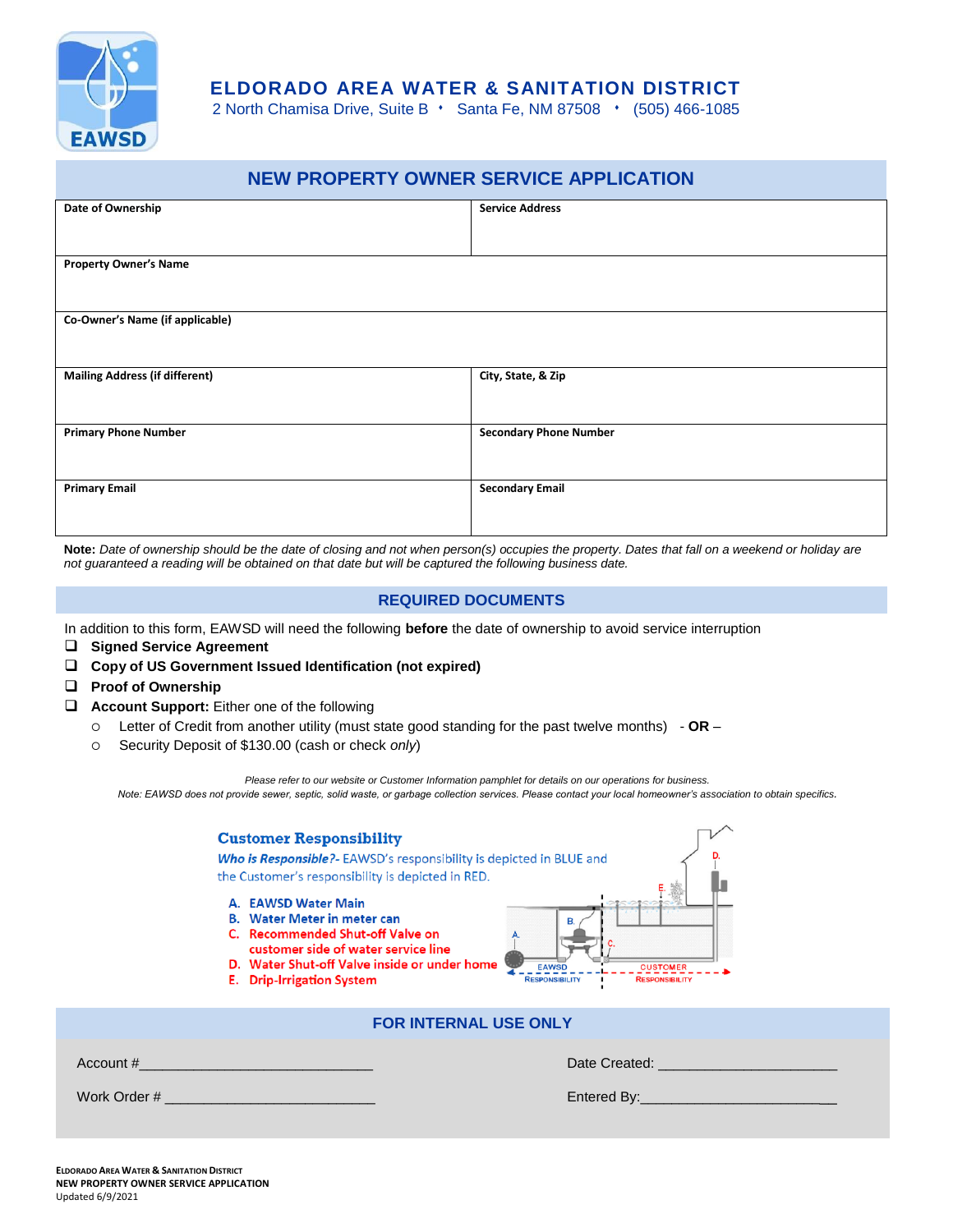

# **WATER SERVICE AGREEMENT**

**I agree to pay all rates, tolls, fees and charges as may be established and to receive and use the water in full compliance with the policies and plans as adopted by the ELDORADO AREA WATER AND SANITATION DISTRICT (EAWSD). Refer to reverse side of this page for current applicable rates, tolls, fees and charges, as well as policies and plans defining the terms and conditions of this agreement. The EAWSD Board may, from time to time, amend, supplement, or change applicable rates, policies, and plans. Notification of any changes will be provided in customer billing statements and the new rates, policies, or plans will be available on the EAWSD website (eawsd.org).**

**PROPERTY OWNER'S SIGNATURE DATE DATE** 

**CO-OWNER SIGNATURE (IF APPLICABLE)** DATE

# **2020-2024 RATES, TOLLS, FEES AND CHARGES**

*Effective with the February (current year) Billing reflecting January Water Use*

| <b>MONTHLY RATES</b>                                                                                                                                                                                                             | 2020                                                           | 2021                                                           | 2022                                                           | 2023                                                           | 2024                                                           |
|----------------------------------------------------------------------------------------------------------------------------------------------------------------------------------------------------------------------------------|----------------------------------------------------------------|----------------------------------------------------------------|----------------------------------------------------------------|----------------------------------------------------------------|----------------------------------------------------------------|
| <b>Base Rates</b><br><b>PER METER CONNECTION</b><br>In-District<br>Out-of-District                                                                                                                                               | \$25.56<br>\$57.36                                             | \$26.59<br>\$58.39                                             | \$27.65<br>\$59.45                                             | \$28.76<br>\$60.56                                             | \$29.91<br>\$61.71                                             |
| <b>Volumetric Rates</b><br><b>WATER USAGE PER 1.000 GALLONS</b><br>3,000 gallons or less<br>$3,001 - 6,000$ gallons<br>$6,001 - 10,000$ gallons<br>$10,001 - 20,000$ gallons<br>$20,001 - 30,000$ gallons<br>Over 30,000 gallons | \$11.40<br>\$14.25<br>\$17.81<br>\$28.58<br>\$44.08<br>\$66.12 | \$11.40<br>\$14.25<br>\$17.81<br>\$30.58<br>\$48.48<br>\$72.73 | \$11.86<br>\$14.82<br>\$19.06<br>\$32.72<br>\$53.33<br>\$80.01 | \$12.33<br>\$15.41<br>\$20.39<br>\$35.01<br>\$58.67<br>\$88.01 | \$12.82<br>\$16.03<br>\$21.82<br>\$37.46<br>\$64.53<br>\$96.81 |

**Base Rate:** Monthly rate charged for each metered connection and for any unmetered fire protection service line.

**Volumetric Rate:** Water usage charge per 1,000 gallons (commodity charge).

## **SPECIAL SERVICES REQUESTED BY CUSTOMER**

|                                   | <b>Regular Business Days/Hours</b>    |                                              | <b>Request Made</b>                                                |  |
|-----------------------------------|---------------------------------------|----------------------------------------------|--------------------------------------------------------------------|--|
| <b>SERVICE TYPE</b>               | With 24-hour<br><b>Advance Notice</b> | Same Day as Request<br>Made Before 3:00 p.m. | After 3:00 p.m. AND Before 8:00 a.m.<br>OR on a Weekend or Holiday |  |
| Meter re-read*                    | \$75.00                               | \$100.00                                     | \$300.00                                                           |  |
| Meter profile**                   | \$75.00                               | \$100.00                                     | \$300.00                                                           |  |
| Flow test**                       | \$75.00                               | \$100.00                                     | \$300.00                                                           |  |
| Water turn-on/off                 | No Charge                             | \$100.00                                     | \$300.00                                                           |  |
| Meter lid removal and replacement | No Charge                             | \$100.00                                     | \$300.00                                                           |  |

**\* \$75** will be credited if a meter reading error is verified.

One meter profile or flow test in a 12-month period will be provided at **no charge**.